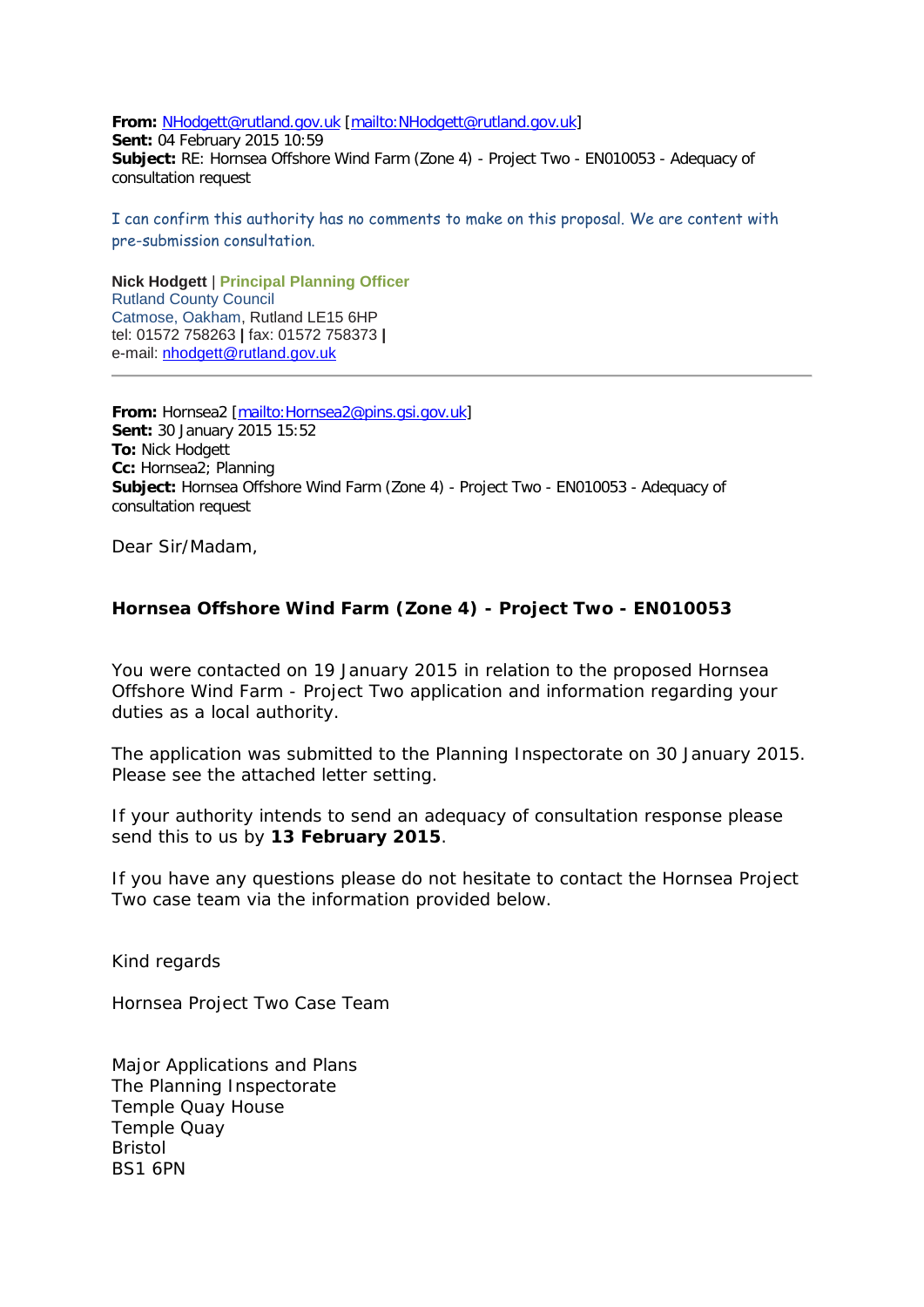Helpline: 0303 444 5000

Email: Hornsea2@pins.gsi.gov.uk

Web: www.planningportal.gov.uk/planninginspectorate (Planning Inspectorate casework and appeals)

Web: www.planningportal.gov.uk/infrastructure (Planning Inspectorate's National Infrastructure Planning portal)

This communication does not constitute legal advice.

Please view our Information Charter before sending information to the Planning Inspectorate.

Correspondents should note that all communications to or from the Planning Inspectorate may be automatically logged, monitored and/or recorded for lawful purposes.

This email and any files transmitted with it are confidential and intended solely for the use of the individual or entity to whom they are addressed. If you have received this email in error please notify the system manager.

This footnote also confirms that this email message has been scanned by Websense Email Security Gateway for the presence of computer viruses.

www.websense.com

The original of this email was scanned for viruses by the Government Secure Intranet virus scanning service supplied by Vodafone in partnership with Symantec. (CCTM Certificate Number 2009/09/0052.) This email has been certified virus free.

Communications via the GSi may be automatically logged, monitored and/or recorded for legal purposes.

This email was scanned by the Government Secure Intranet anti-virus service supplied by Vodafone in partnership with Symantec. (CCTM Certificate Number 2009/09/0052.) In case of problems, please call your organisations IT Helpdesk.

Communications via the GSi may be automatically logged, monitored and/or recorded for legal purposes.

**Rutland County Council** 

Customer Service Centre: 01572 722 577

Visitor Parking Information & Map: